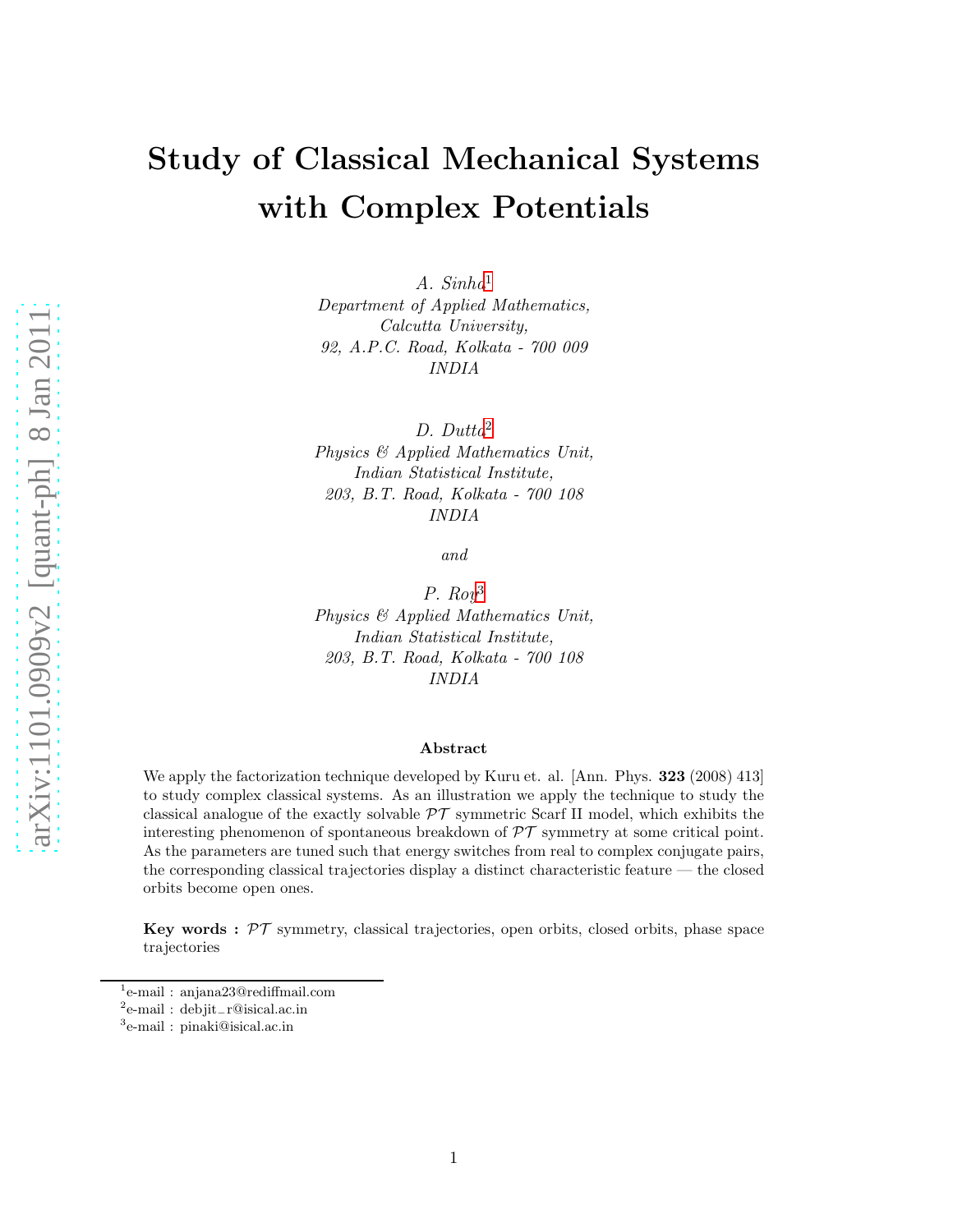## 1 Introduction

Fairly recently Kuru *et. al.* obtained exact solutions of the classical analogues of some exactly solvable one-dimensional quantum mechanical models in the framework of the factorization technique [\[1\]](#page-11-0). However, it must be kept in mind that this method cannot be applied to all classical systems as not all quantum mechanical models have exactly solvable classical analogues. On the other hand there have been several attempts to see if the spontaneous breakdown of  $\mathcal{PT}$ symmetry at an *exceptional point* in a certain class of non-Hermitian  $\mathcal{PT}$  symmetric quantum mechanical systems gets manifested in the corresponding classical picture [\[2,](#page-11-1) [3,](#page-11-2) [4,](#page-11-3) [5,](#page-11-4) [6,](#page-11-5) [7,](#page-11-6) [8\]](#page-11-7). For example, the  $\mathcal{PT}$  symmetric model  $H = p^2 + x^2(ix)^{\epsilon}$ , was studied numerically in ref. [\[2\]](#page-11-1) to show that the exceptional point occurs at  $\epsilon = 0$  in both the quantum as well as the corresponding classical systems. In a different work [\[6\]](#page-11-5) the classical motion of two 1-dimensional non Hermitian systems was studied — viz., the complex Harmonic oscillator and the complex cubic potential — and an attempt was made to find a connection between the reality of the spectrum and the regularity of the classical trajectories. Motivated by these studies, in this work we intend to extend the factorization technique of ref. [\[1\]](#page-11-0) to study complex classical systems, which are classical analogues of non Hermitian quantum mechanical systems. In particular, we shall apply the technique to study the classical analogue of the following exactly solvable quantum mechanical  $\mathcal{PT}$  symmetric (complex) Scarf II potential [\[9\]](#page-11-8)

$$
V(x) = -v_1 \text{ sech}^2 x - \hat{v}_1 \text{ sech } x \text{ tanh } x \qquad ; \qquad v_1 \text{ real } , \ v_1 > 0 \tag{1}
$$

For  $\hat{v}_1$  pure imaginary (say  $\hat{v}_1 = i v_2$ ), the model belongs to the well known category of  $\mathcal{PT}$ symmetric potentials of the form  $V(x) = v_1 V_R(x) + i v_2 V_I(x)$ , with  $V_R(x)$  even, and  $V_I(x)$ odd. It is one of the few exactly solvable quantum mechanical models which exhibits the interesting phenomenon of spontaneous breakdown of  $\mathcal{PT}$  symmetry at a critical value of the coupling parameter  $v_2$ . Additionally, its classical analogue can be solved exactly by means of the interesting factorization method developed in ref. [\[1\]](#page-11-0). Our aim here is to see if the above system contains periodic or irregular trajectories, and check if the spontaneous breakdown of  $PT$  symmetry switching energy from real values to complex conjugate pairs, manifests itself in the corresponding classical system as well, in terms of non-periodicity of orbits or any other feature.

The organization of the paper is as follows. To make the paper self contained, in Section 2 we briefly discuss the factorization technique of ref.[\[1\]](#page-11-0) to obtain the classical trajectories of some exactly solvable one dimensional systems, and extend the same to complex classical systems. Based on the equations obtained in Section 2, in Section 3 we obtain the equations of the classical trajectories, the classical momenta and the phase-space trajectories of a particle under the influence of the complex Scarf II potential, and plot the corresponding figures for different values of the coupling parameter  $\hat{v}_1$ . Finally, Section 4 is kept for conclusions and discussions.

### 2 Formalism

We start with the one dimensional classical Hamiltonian (in units  $\hbar = 2m = 1$ )

$$
H(x,p) = p^2 + V(x)
$$
\n<sup>(2)</sup>

where  $x, p$  are the canonical coordinates,  $V(x)$  is the potential, and the Poisson bracket of x and p is given as  $\{x, p\} = 1$ . The equations of motion of the classical particle are given by the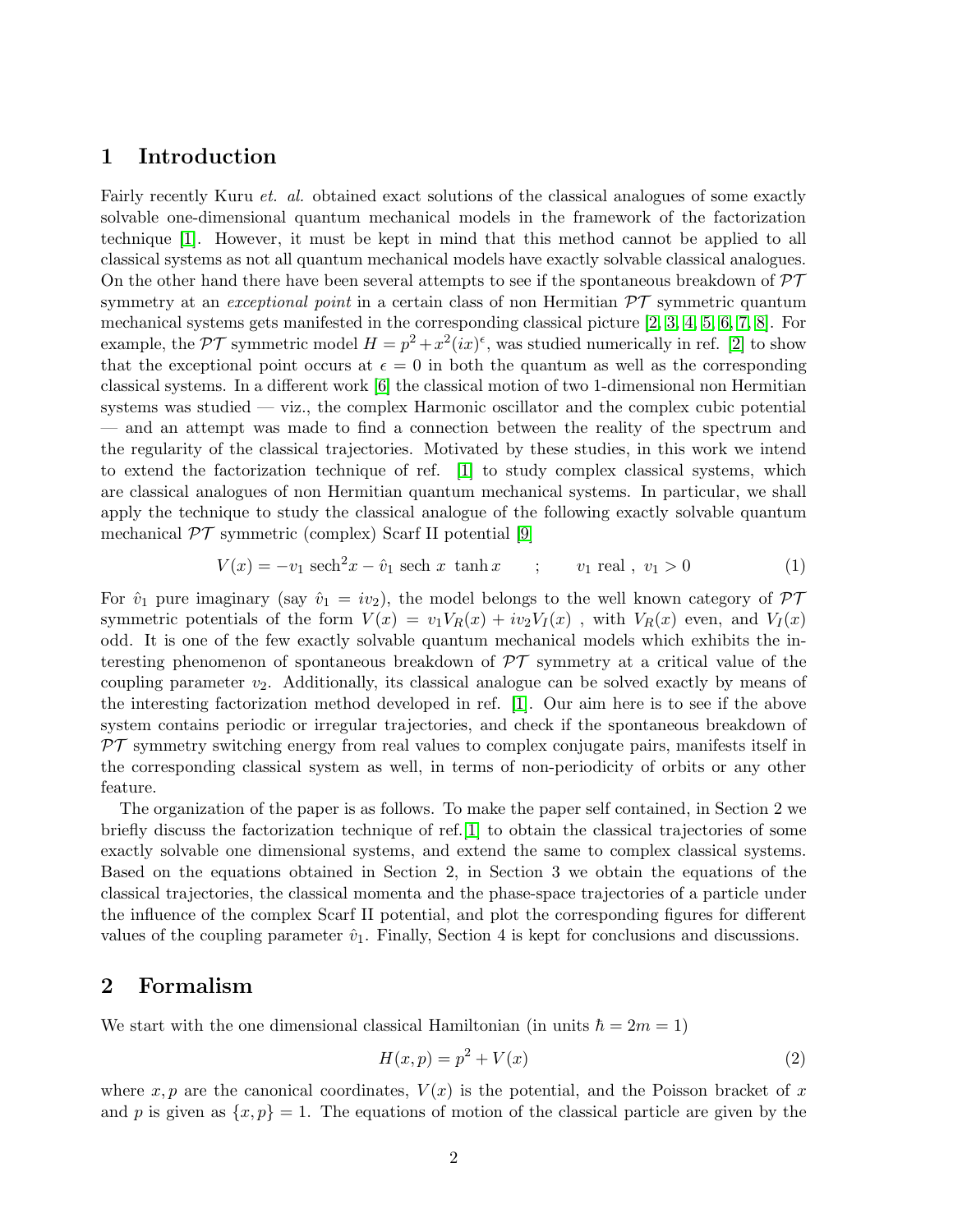Hamilton's equations

<span id="page-2-0"></span>
$$
\dot{x} = \frac{\partial H}{\partial p} = 2p \qquad , \qquad \dot{p} = -\frac{\partial H}{\partial x} = -V'(x) \qquad (3)
$$

Thus  $\ddot{x} = 2\dot{p} = 2V'(x)$  which on integration gives the velocity of the particle as

$$
v = \frac{dx}{dt} = \pm 2\sqrt{E - V(x)}\tag{4}
$$

 $E$  being the energy of the classical particle. In our discussions since the particle is moving under the influence of complex forces, time t is treated as a real variable, and the path  $x(t)$  traced out by the particle as well as its velocity  $v$  can take complex values. The roots of the equation  $E - V(x) = 0$  give the locations of the turning points, while the initial conditions determine the initial velocity of the particle. It may be mentioned that by conventional notions the velocity of the particle can take real values only. So the initial positions of the particle under a real potential lie on the real axis, in between the turning points. However, if we analytically continue into the complex plane, a particle under the influence of a complex force can move about in the complex plane. Thus any point in the complex plane may be an initial starting point for the particle.

Our aim here is to obtain exact analytical solutions of the orbits traced out by the classical particle. For this we shall mainly follow the factorization technique of ref. [\[1\]](#page-11-0). We assume a factorization of the Hamiltonian  $H$  in the form

$$
H = A^{+}A^{-} + \gamma(H) \tag{5}
$$

where unlike in usual quantum mechanical factorizations,  $\gamma(H)$  may depend on H, and  $A^{\pm}$  (not necessarily complex conjugate) are taken to be of the form

<span id="page-2-1"></span>
$$
A^{\pm} = \mp i f(x) p + \sqrt{H} g(x) + \varphi(x) + \phi(H)
$$
\n(6)

Furthermore, the functions  $A^{\pm}$  and H are assumed to define a deformed algebra with Poisson Brackets as follows :

<span id="page-2-2"></span>
$$
\{A^{\pm}, H\} = \pm i\alpha(H)A^{\pm}
$$
  

$$
\{A^{+}, A^{-}\} = -i\beta(H)
$$
 (7)

where the auxiliary functions  $\alpha(H)$ ,  $\beta(H)$  and  $\phi(H)$  are expressed in terms of the powers of  $\sqrt{H}$ . In case the quantum version admits bound states with negative energies,  $\sqrt{H}$  should be replaced by  $\sqrt{-H}$ . Making use of equations [\(3\)](#page-2-0), [\(6\)](#page-2-1) and [\(7\)](#page-2-2) we arrive at the following expressions :

<span id="page-2-3"></span>
$$
f(x) = \frac{2}{\alpha(H)} \left[ \varphi'(x) + g'(x)\sqrt{H} \right]
$$
 (8)

<span id="page-2-4"></span>
$$
f(x)V'(x) - 2f'(x)[H - V(x)] = \alpha(H)\left\{g(x)\sqrt{H} + \varphi(x) + \phi(H)\right\}
$$
\n(9)

<span id="page-2-5"></span>
$$
\beta = 2\sqrt{H} \left[ f'(x)g(x) - f(x)g'(x) \right] - \frac{1}{\sqrt{H}} g(x) \left[ 2f'(x)V(x) + f(x)V'(x) \right]
$$
  
+ 
$$
4f'(x)\frac{\partial \phi(H)}{\partial H} \left[ H - V(x) \right] - 2f(x) \left[ \varphi'(x) + \frac{\partial \phi(H)}{\partial H} V'(x) \right]
$$
(10)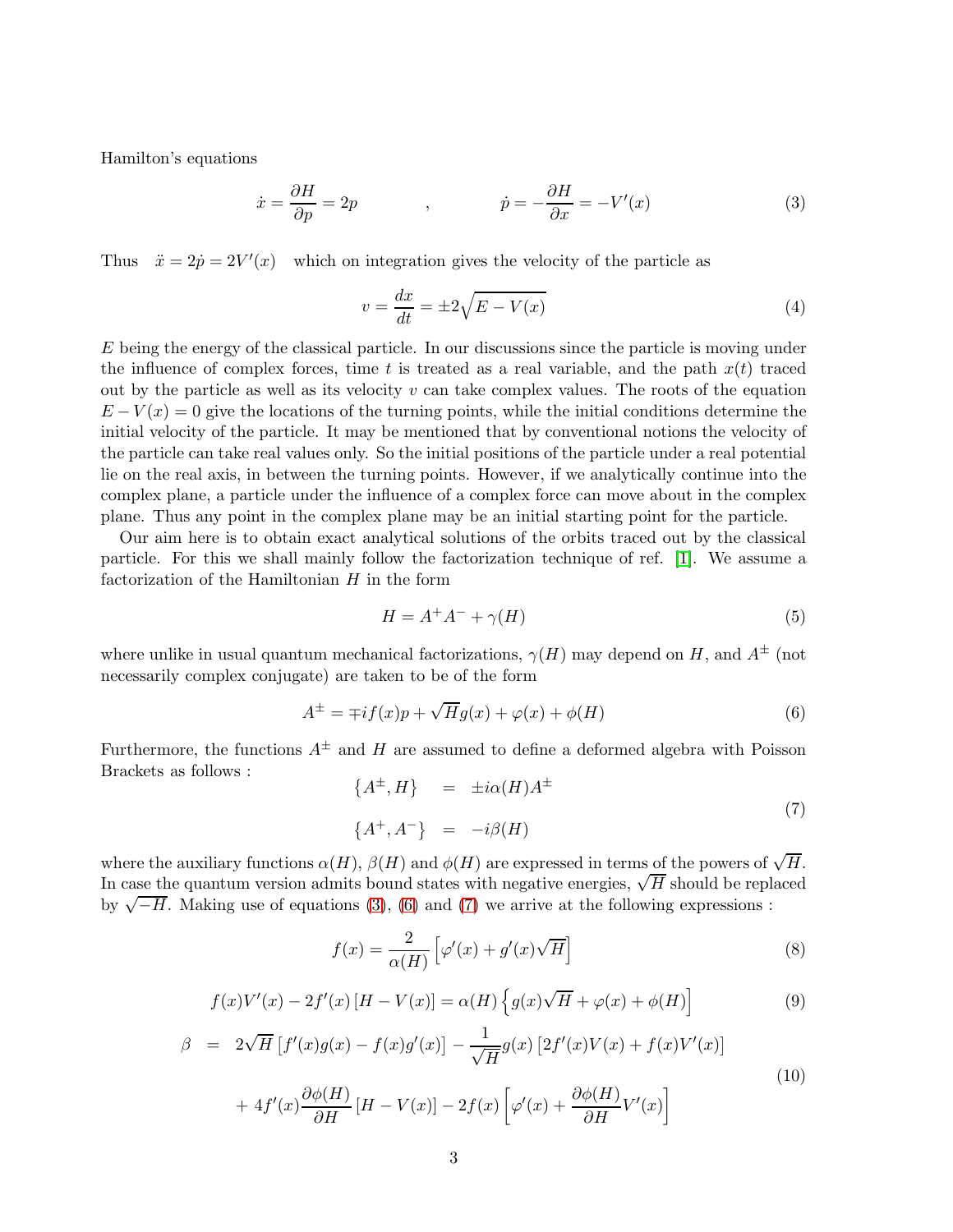Now we construct two quantities of the form

$$
Q^{\pm} = A^{\pm} e^{\mp i\alpha(H)t} \tag{11}
$$

which are time dependent integrals of motion. Nevertheless, their total time derivative vanishes

$$
\frac{dQ^{\pm}}{dt} = \{Q^{\pm}, H\} + \frac{\partial Q^{\pm}}{\partial t} = 0\tag{12}
$$

Thus

$$
|Q^{+}Q^{-}| = |A^{+}A^{-}| \tag{13}
$$

so that the particular values of the integrals of motion  $Q^{\pm}$  and those of  $A^{\pm}$  may be respectively denoted by

<span id="page-3-0"></span>
$$
Q^{\pm} = c(E)e^{\pm i\theta_0} \tag{14}
$$

$$
A^{\pm} = c(E)e^{\pm i\{\theta_0 + \alpha(H)t\}} \tag{15}
$$

where  $\theta_0$  is determined from initial conditions, and

<span id="page-3-2"></span>
$$
c(E) = \sqrt{E - \gamma(H)}\tag{16}
$$

For  $c(E)$  to be real, the expression within the square root sign must be positive. This condition gives the range of energy values for the classical particle. The solution of [\(14\)](#page-3-0) gives the trajectories  $x(t)$  and momenta  $p(t)$  of the corresponding classical particle in the complex plane. We illustrate our formalism with the help of an explicit example in the next section.

## 3 Classical analogue of Complex Scarf II potential

The quantum version of the  $\mathcal{PT}$ -symmetric (Complex) Scarf II potential displays certain interesting features —

(i) its discrete spectrum is real below the  $\mathcal{PT}$  threshold, often referred to as the Exceptional (or critical) point, whereas above it the energy values occur as complex conjugate pairs

(ii) its continuous spectrum displays spectral singularity at the critical point, where the reflection and transmission coefficients tend to diverge.

For the sake of comparison of classical trajectories with other numerical studies (below and above the critical point), in this work we shall restrict ourselves to bound states only, hence, negative energies  $(E < 0)$ . The final expression for  $V(x)$  should be of the form

<span id="page-3-1"></span>
$$
V(x) = -\gamma_0 \text{ sech}^2 \frac{\alpha_0 x}{2} + 2\delta \text{ sech } \frac{\alpha_0 x}{2} \text{ tanh } \frac{\alpha_0 x}{2}
$$
 (17)

The parameter  $\delta$  plays a crucial role here — the potential in [\(17\)](#page-3-1) is real for real values of  $\delta$ ,  $\mathcal{PT}$ symmetric for pure imaginary values of  $\delta$ , and a general complex potential (without any  $\mathcal{PT}$ symmetry) for complex values of  $\delta$ . Our aim in this section is to find the exact equations for the classical trajectories and momenta of a particle moving in the complex plane under such a potential for different  $\delta$ , with special emphasis on pure imaginary values, and to see if there is any change in these classical trajectories and momenta at the onset of spontaneous breakdown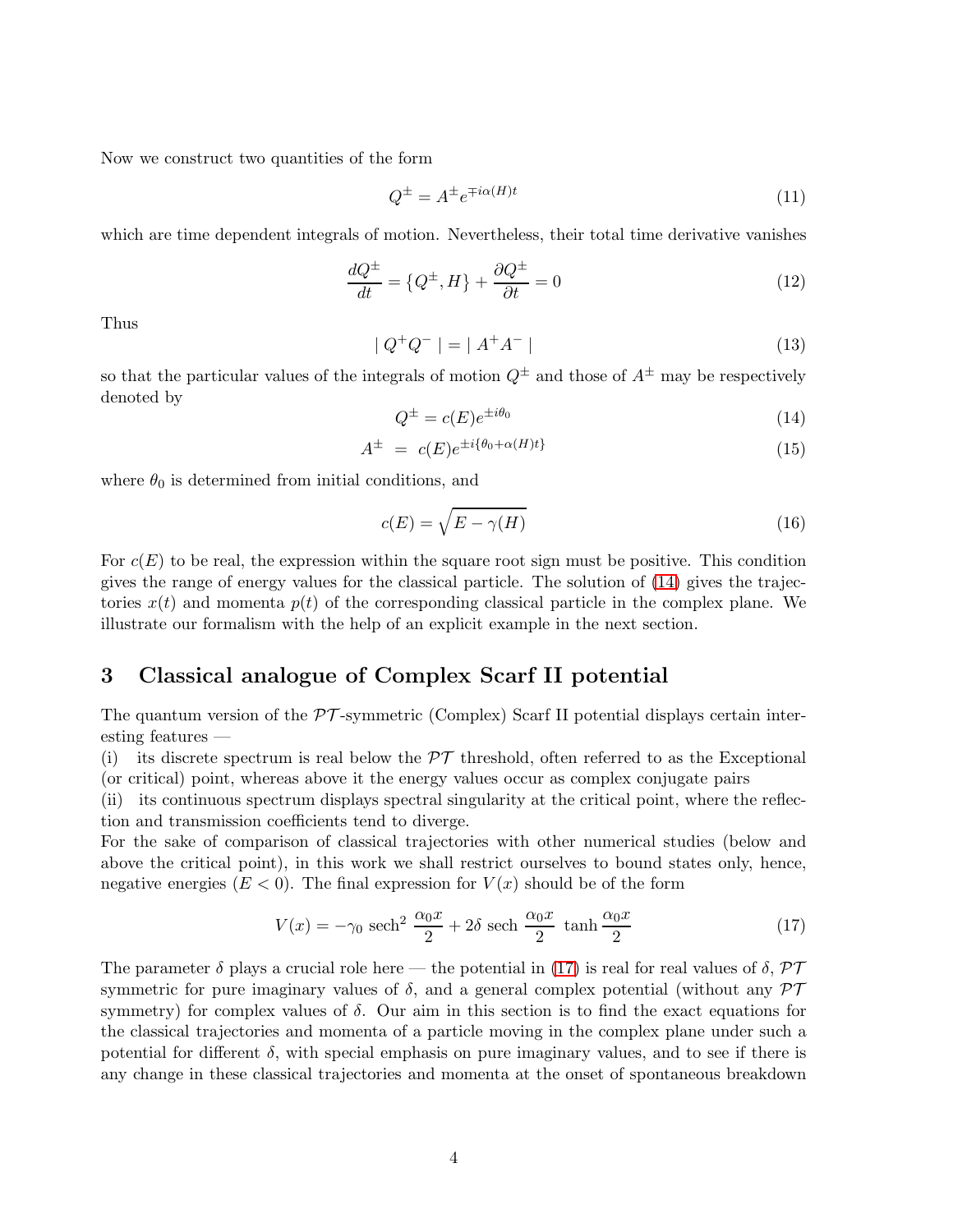of  $PT$  symmetry. The form of the potential in eq. [\(17\)](#page-3-1) above demands that in the expression for  $A^{\pm}$  in [\(6\)](#page-2-1) we take the following forms of the functions  $g(x)$ ,  $\varphi(x)$ ,  $\phi(H)$ :

$$
g(x) \neq 0
$$
,  $\varphi(x) = 0$ ,  $\phi(H) = \frac{\delta}{\sqrt{-H}}$ 

so that  $A^{\pm}$  reduce to

$$
A^{\pm} = \mp if(x)p + \sqrt{-H}g(x) + \frac{\delta}{\sqrt{-H}}
$$
\n(18)

Solving equations [\(8\)](#page-2-3), [\(9\)](#page-2-4) and [\(10\)](#page-2-5) simultaneously gives

$$
g(x) = \sinh\frac{\alpha_0 x}{2} \qquad , \qquad f(x) = \cosh\frac{\alpha_0 x}{2} \qquad , \qquad \gamma(H) = -\gamma_0 + \frac{\delta^2}{H} \tag{19}
$$

So using equations [\(14\)](#page-3-0) and [\(16\)](#page-3-2), and the expression

$$
A^{+}A^{-} = H + \gamma_0 - \frac{\delta^2}{H}
$$
 (20)

we obtain the value of  $c(E)$  as

<span id="page-4-0"></span>
$$
c(E) = \sqrt{E + \gamma_0 - \frac{\delta^2}{E}}
$$
\n(21)

Equation [\(21\)](#page-4-0) gives the range of values for energy E as  $c(E)$  should be real. It is worth remembering here that we are considering the energy  $E$  to be negative. We investigate the different cases in some detail below :

**Case 1**:  $\delta$  is real;  $\delta = \delta_R$  (say)

This gives the real Scarf II potential, dealt with in ref. [\[1\]](#page-11-0), with classically allowed values of energy  $E$  lying in the range

$$
\frac{-\gamma_0 - \sqrt{\gamma_0^2 + 4\delta_R^2}}{2} < E < 0 \tag{22}
$$

**Case 2 :**  $\delta$  is pure imaginary;  $\delta = i\delta_I$  (say)

This is the classical analogue of the famous non Hermitian yet  $\mathcal{PT}$  symmetric Scarf II potential, which exhibits the phenomenon of spontaneous  $\mathcal{PT}$  symmetry breaking at the *phase transition* point, and real energy values switch to complex conjugate pairs. Straightforward algebra shows that for the corresponding classical motion  $c(E)$  reduces to

$$
c(E) = \sqrt{E + \gamma_0 + \frac{\delta_I^2}{E}}
$$
\n(23)

Since we are dealing with negative energies, the classically allowed range for  $E$  in this case becomes

<span id="page-4-1"></span>
$$
\frac{-\gamma_0 - \sqrt{\gamma_0^2 - 4\delta_I^2}}{2} < E < \frac{-\gamma_0 + \sqrt{\gamma_0^2 - 4\delta_I^2}}{2} \tag{24}
$$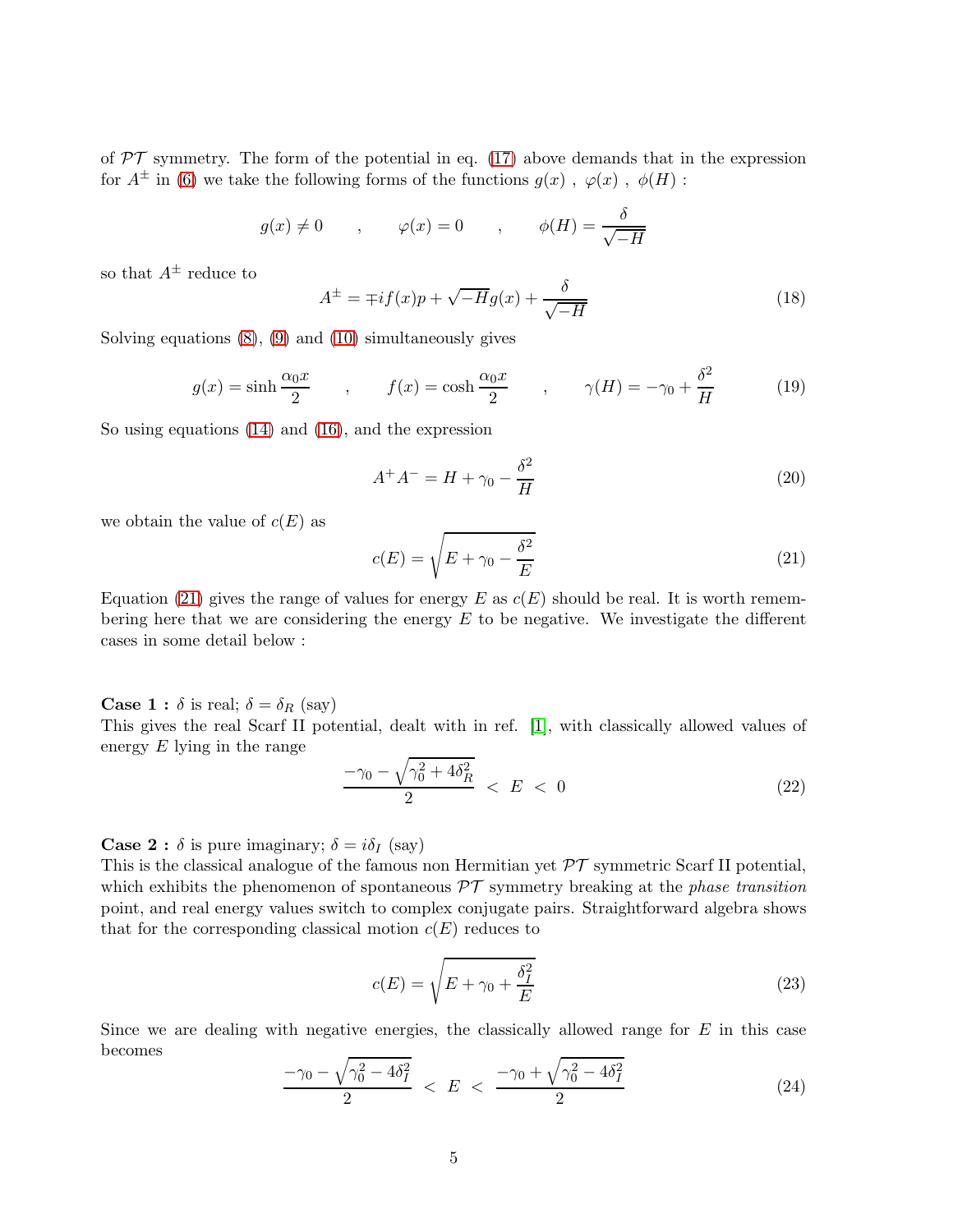One can check that the classical Hamiltonian, though complex, is symmetric under paritytime reversal. Furthermore, for  $\gamma_0 \geq | 2\delta_I |$ , E is real, corresponding to exact or unbroken PT symmetry. However, for  $\gamma_0$   $\langle \frac{\partial f}{\partial \rho} \rho \rangle$ , energies turn complex. Thus the classical system undergoes a phase transition at  $\gamma_0 = | 2\delta_I |$ . The corresponding quantum version, too, undergoes an abrupt phase transition from exact  $\mathcal{PT}$  to spontaneously broken  $\mathcal{PT}$  phase at some critical value of the coupling parameter  $\delta_I$ . Our aim in this work is to see whether this phase transition gets manifested in the trajectories traced out by the classical particle.

**Case 3 :**  $\delta$  is complex;  $\delta = \delta_R + i\delta_I$  (say)

It is easy to observe that the potential [\(17\)](#page-3-1) is no longer  $\mathcal{PT}$  symmetric; nor is it  $\eta$ -pseudo Hermitian, and the energy spectrum is, in general, complex. Naturally, it does not arouse our interest; so we shall not pursue this case any further.

#### 3.1 Classical Trajectories

To plot the classical orbits, we need to derive the expressions for the trajectories of the classical particle in the complex plane, under the influence of the potential [\(17\)](#page-3-1). For this purpose we assume the most general form of  $c(E)$ , viz.,  $c(E) = c_R(E) + ic_I(E)$ √

Putting 
$$
\delta = \delta_R + i\delta_I
$$
 in the expression for  $A^{\pm}$ , i.e.,  $A^{\pm} = c(E)e^{\pm i(\theta_0 + \alpha_0\sqrt{-E}t)}$ , we obtain

$$
\mp ip \cosh \frac{\alpha_0 x}{2} + \sqrt{-E} \sinh \frac{\alpha_0 x}{2} + \frac{\delta_R + i\delta_I}{\sqrt{-E}}
$$
\n
$$
= c_R(E) \cos \left(\theta_0 + \alpha_0 \sqrt{-E}t\right) \mp c_I(E) \sin \left(\theta_0 + \alpha_0 \sqrt{-E}t\right)
$$
\n
$$
+ i \left\{c_I(E) \cos \left(\theta_0 + \alpha_0 \sqrt{-E}t\right) \pm c_R(E) \sin \left(\theta_0 + \alpha_0 \sqrt{-E}t\right)\right\}
$$
\n(25)

and consequently, the final form of the trajectory  $x(t)$  and momenta  $p(t)$  as

<span id="page-5-0"></span>
$$
x(t) = \frac{2}{\alpha_0} \sinh^{-1} \left\{ \frac{\delta_R - c_R(E)\sqrt{-E} \cos\left(\theta_0 + \alpha_0\sqrt{-E}t\right) \pm c_I(E)\sqrt{-E} \sin\left(\theta_0 + \alpha_0\sqrt{-E}t\right)}{E} \right\}
$$
(26)

<span id="page-5-1"></span>
$$
p(t) = \frac{E\left\{-c_R(E)\sin\left(\theta_0 + \alpha_0\sqrt{-E}t\right) \pm c_I(E)\cos\left(\theta_0 + \alpha_0\sqrt{-E}t\right) \pm \frac{\delta_I}{\sqrt{-E}}\right\}}{\left[E^2 + \left\{\delta_R - c_R(E)\sqrt{-E}\cos\left(\theta_0 + \alpha_0\sqrt{-E}t\right) \pm c_I(E)\sqrt{-E}\sin\left(\theta_0 + \alpha_0\sqrt{-E}t\right)\right\}^2\right]^{1/2}}
$$
\n(27)

Equation [\(26\)](#page-5-0) describes the position and equation [\(27\)](#page-5-1) the momentum of a classical particle in the complex plane, as it is under the influence of complex forces.  $x(t)$  and  $p(t)$  given above are complex, and therefore we shall plot the real and imaginary parts of the position and momentum separately, to gain an insight into the behaviour of the particle's motion. In this work we shall primarily concentrate on purely imaginary values of  $\delta = i\delta_I$ , to see if any connection exists between the reality of the spectrum and regularity of the classical orbits.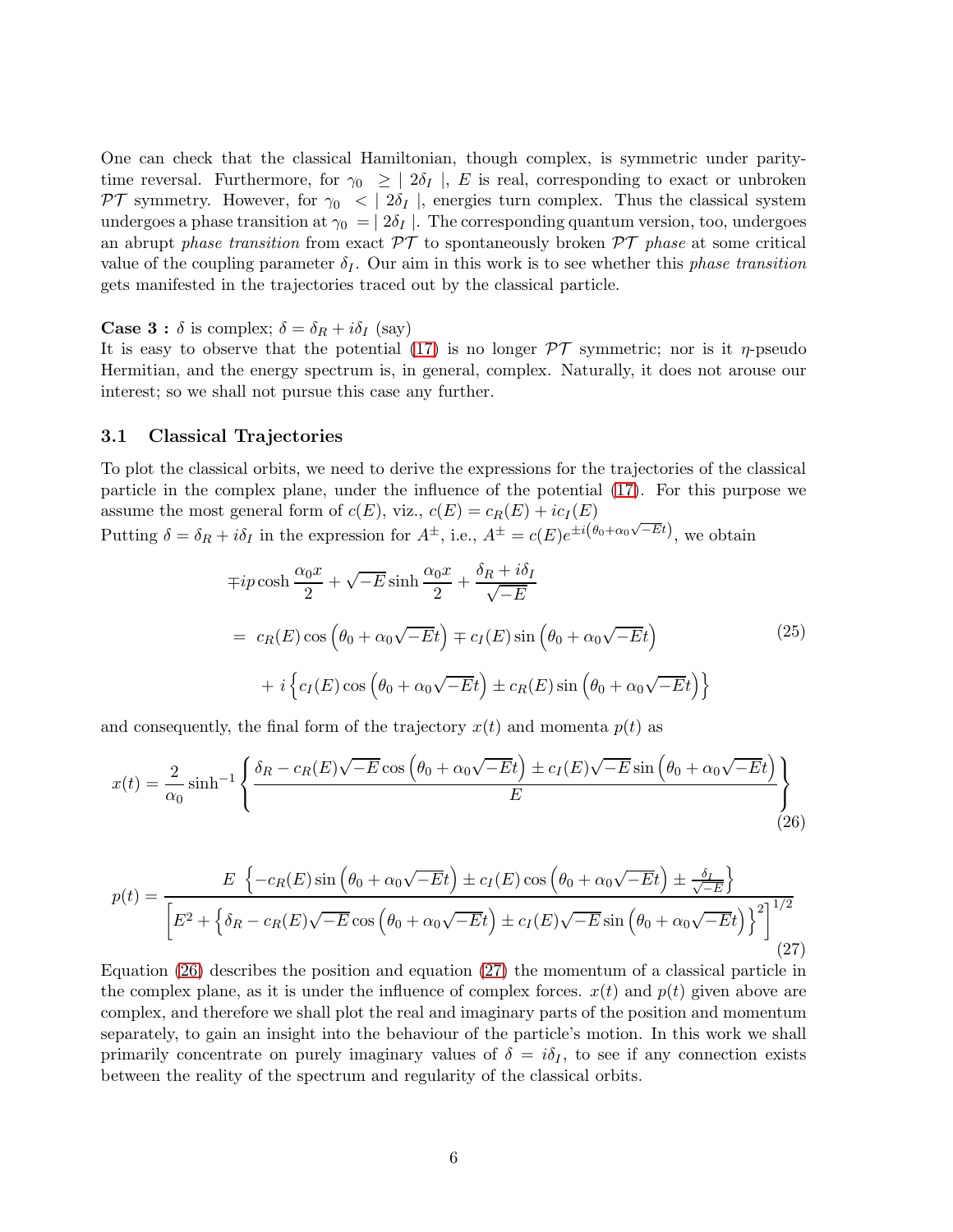#### 3.2 PT symmetric Scarf II potential :  $\delta = i \delta_I$

Initially we start with bound states with real negative energies, in the unbroken  $\mathcal{PT}$  phase in the quantum version. The corresponding classical condition for real energies is  $2 | \delta_I | < \gamma_0$ . To plot the exact trajectories it is essential to have a knowledge about the initial condition  $x(0)$ . The classical turning points are given by the roots of the equation  $E - V(x) = 0$ , for which we need the precise value of E. The turning points are obtained in the form  $x_{\pm} = \pm a + ib$ , and hence are symmetric with respect to the imaginary axis. This is expected as the classical turning points of a complex  $\mathcal{PT}$ -symmetric potential for real energies, E, essentially occur as  $(z, -z^*)$ :  $(-a + ib, a + ib)$  [\[9\]](#page-11-8). We plot the orbits traced out by the classical particle in the complex plane, in Fig. 1, for parameter values  $\alpha_0 = 2$ ,  $\delta = 2i$ ,  $\gamma_0 = 6$ . Equation [\(24\)](#page-4-1) suggests that classical energies should lie between  $-0.763932$  and  $-5.23607$ . We plot the trajectories for  $E = -3$ . Any other value of energy within the specified range gives similar results. The classical turning points for this particular set of parameters are  $\{\pm 0.781368 - 0.528945i\}$ ,  $\{\pm 0.781368 - 2.61265i\}, \text{ etc., i.e. of the type } (z_1, -z_1^*) , (z_2, -z_2^*) , \text{ etc.}$ 



Figure 1: The classical trajectories for parameter values  $E = -3$ ,  $\alpha_0 = 2$ ,  $\delta = 2i$ ,  $\gamma_0 = 6$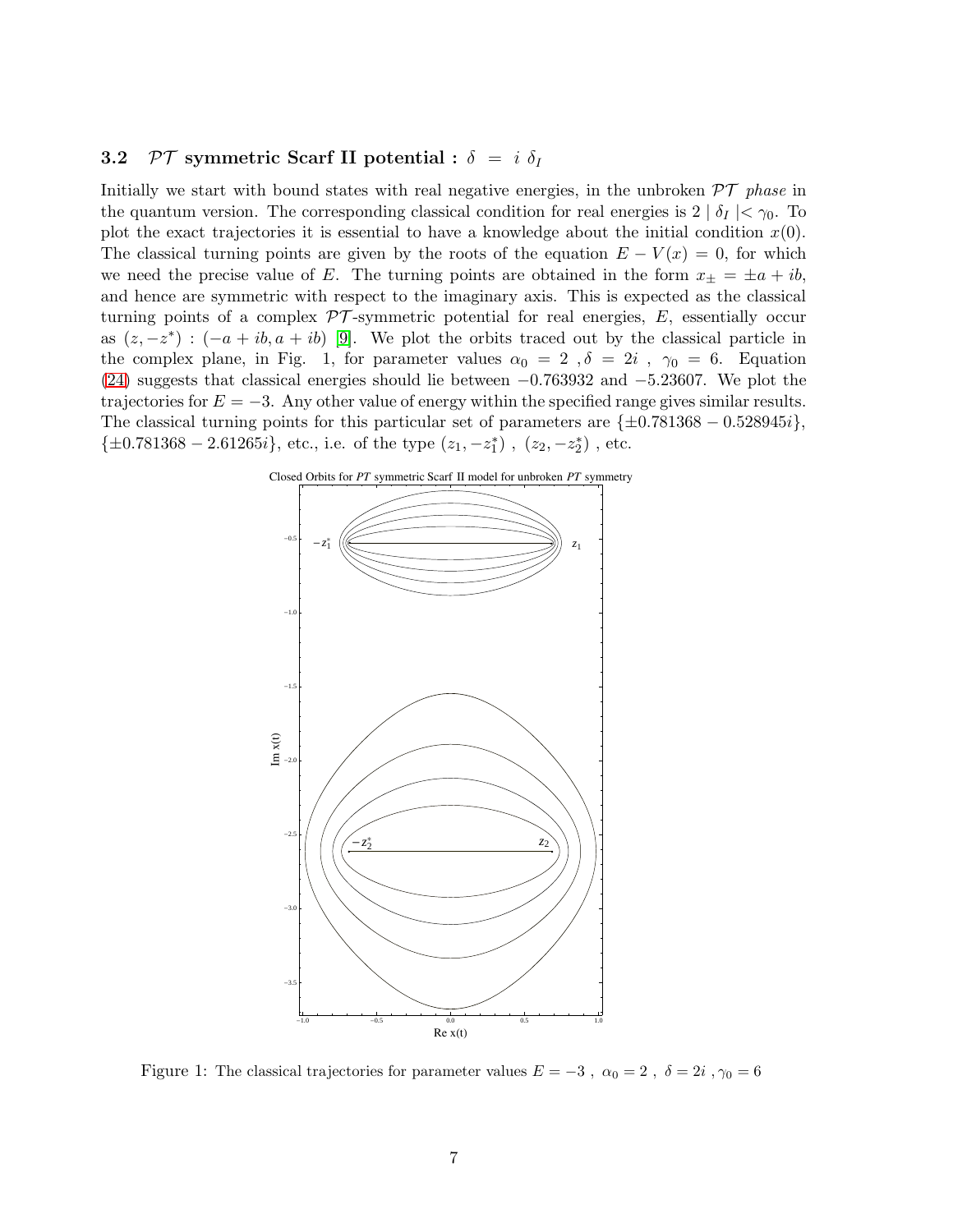In case the classical particle begins its motion on the real line, within the turning points or from any one of the turning points itself, say  $z_1$ , the particle can only oscillate between the turning points  $(z_1, -z_1^*)$ . Similar is the picture for the particle starting from any position on the real line within the turning points  $(z_2, -z_2^*)$ , or from any one of them. These paths are shown by the horizontal lines in Fig. 1. A trajectory joining any other pair of turning points (e.g.  $z_1, -z_2^*$  or  $z_1, z_2$  etc.) is forbidden because the particle is under the influence of a  $\mathcal{PT}$  symmetric potential. However, if the particle starts its motion from any other point in the complex plane, the oscillatory trajectories are surrounded by closed orbits of a definite periodicity. As seen in Fig. 1, the trajectories are closed curves, which do not cross. The time period for each of the orbits in Fig. 1 is calculated to be 3.6276. Thus our observations for this exactly solvable analytical model are similar to those obtained in ref. [?, [2\]](#page-11-1) by numerical methods. In Fig. 2, we plot the momenta of the classical particle in the complex plane, and in Fig. 3 we plot the phase space curves, for the same set of parameter values as in Fig. 1. In these cases, depending on the initial starting point, the momenta plots as well as the phase space plots are closed curves without any crossings. However, while the trajectory plots and the phase space curves are symmetrical with respect to the imaginary axis, the momenta curves are symmetric with respect to the real axis.



Figure 2: The classical momenta for parameter values  $E = -3$ ,  $\alpha_0 = 2$ ,  $\delta = 2i$ ,  $\gamma_0 = 6$ 

Now if the parameter values are such that  $2 | \delta_I | > \gamma_0$ , then equation [\(24\)](#page-4-1) suggests that the energies turn out to be complex conjugate pairs, in spite of the Hamiltonian being  $PT$  symmetric. This is referred to as the spontaneously broken  $PT$  symmetric phase in the quantum version. The classical trajectories are plotted in Fig. 4, for parameter values  $\alpha_0 =$ 2,  $\delta = 2i$ ,  $\gamma_0 = 3$ . From eq. [\(16\)](#page-3-2), the energies for this set of parameter values should lie between  $-1.5 + 1.32288i$  and  $-1.5 - 1.32288i$ . We have taken  $E = -1.5 - 0.3i$  for the plots in Fig. 4. The abrupt phase transition in the quantum version gets manifested in the classical motion, too. Irrespective of the starting point of motion, all of a sudden the closed orbits become open and the trajectory loses its periodicity. The turning points are no longer of the type  $(z, -z^*)$ , and symmetry is lost. For this particular set of parameters the turning points occur at  $(-0.102199 - 0.470998i, 0.102199 - 2.67059i, -1.40526 - 1.3489i, 1.40526 - 1.79269i)$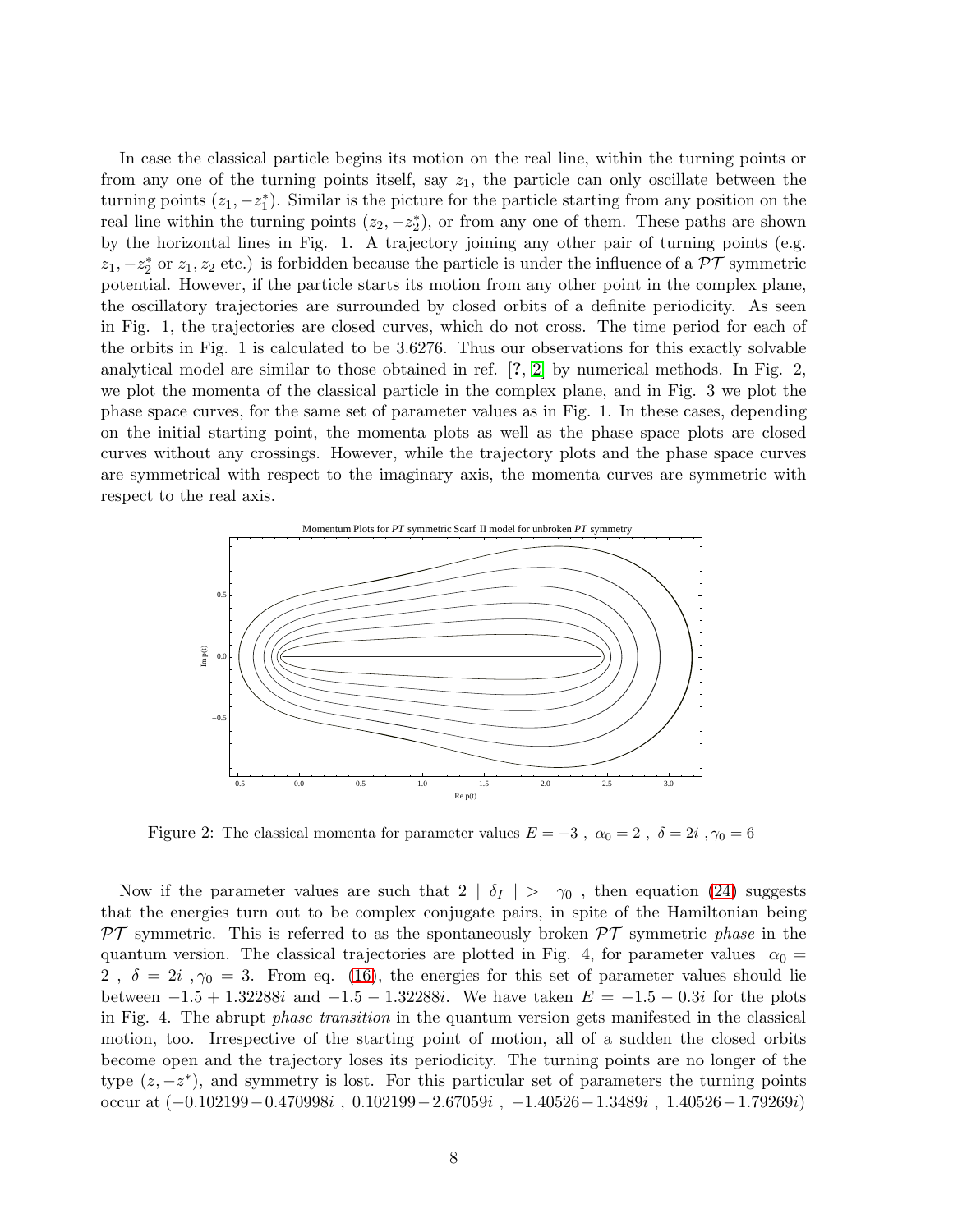

Phase Space Orbits for *PT* symmetric Scarf II model for unbroken *PT* symmetry

Figure 3: The real part of phase space trajectories for parameter values  $E=-3$  ,  $\alpha_0=2$  ,  $\delta=2i$  ,  $\gamma_0=6$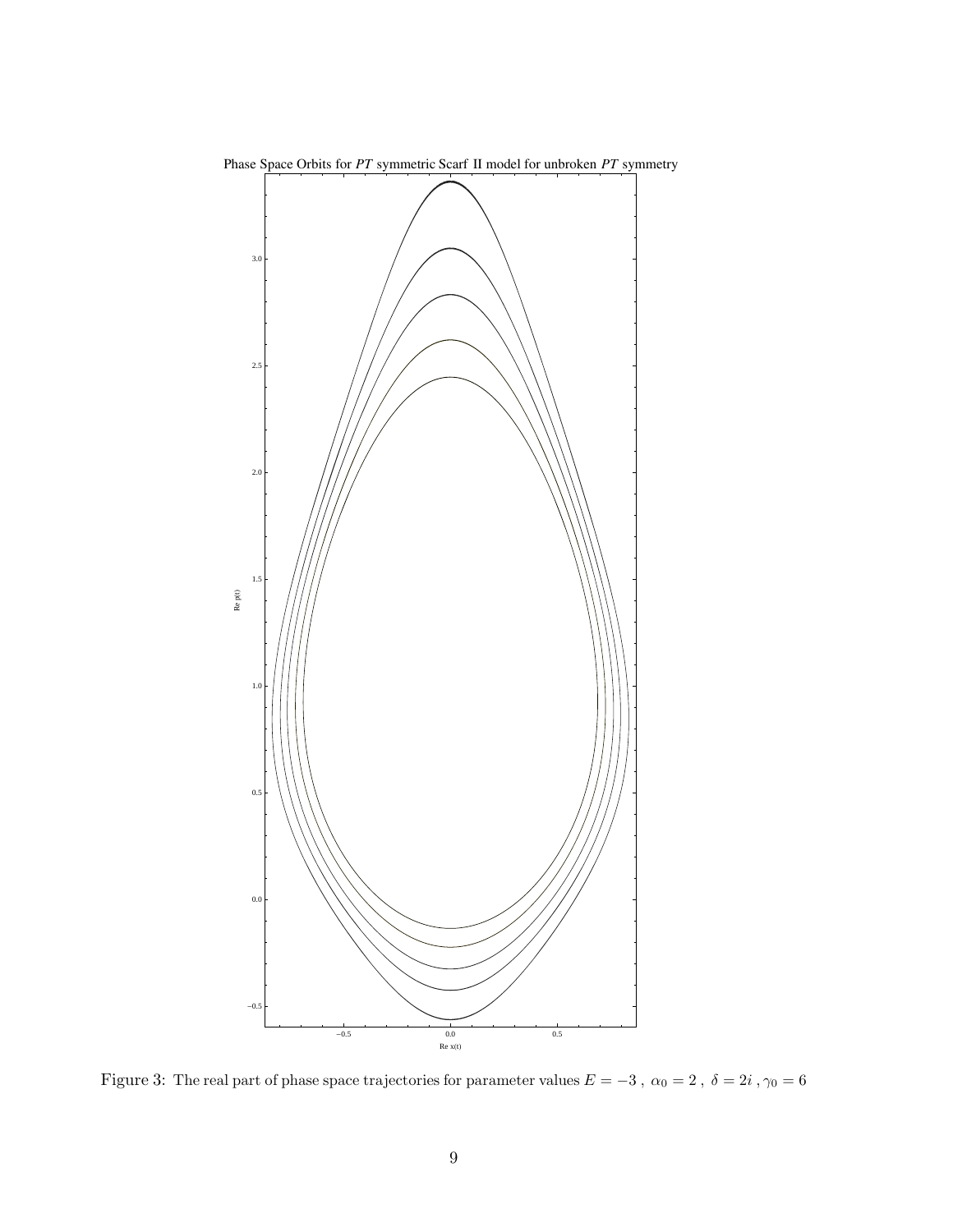etc, i.e. are of the form  $(a - ib_1, -a - ib_2, c - id_1, -c - id_2)$ . The momenta plots and phase space trajectories, too, lose their regular behaviour — the curves are no longer closed ones, nor do they show any definite periodicity.

## 4 Conclusions

To conclude, we have extended the factorization technique of ref. [\[1\]](#page-11-0) to study complex classical systems. As an illustration we have applied the technique to study the exactly solvable classical analogue of the exactly solvable, non Hermitian yet  $\mathcal{PT}$  symmetric Scarf II model

$$
V(x) = -v_1 \operatorname{sech}^2 x - i v_2 \operatorname{sech} x \tanh x \qquad ; \qquad v_1 > 0, v_1 \text{ real}
$$

Since the particle is under the influence of complex forces, it is expected to move about in the complex x plane. The quantum version of this particular Hamiltonian exhibits an abrupt phase transition at some critical value of  $v_2$ , switching energy values from real to complex conjugate pairs. On the other hand, for complex values of  $v_2$ , there is no space-time reflection symmetry, and energies are always complex. We have given special emphasis on real values of  $v_2$  in this work, so as to study the effect of spontaneous  $\mathcal{PT}$  symmetry breaking on the classical trajectories and momenta. Employing the factorization technique of ref. [\[1\]](#page-11-0), we have found the equation of the path the classical particle traces out in the complex  $x$  plane, and plotted the corresponding orbits in Fig. 1 and Fig. 4. It is observed that so long as  $\mathcal{PT}$  symmetry is unbroken, the motion of the corresponding classical particle is bounded, with all trajectories having the same periodicity  $-$  Fig. 1. Furthermore, the orbits are symmetric with respect to the imaginary axis, and the classical turning points are of the form  $(z, -z^*)$ . The spontaneous breakdown of  $PT$  symmetry resulting in switching of energy values from real to complex conjugate pairs, has an interesting manifestation in the corresponding classical picture — the closed periodic orbits abruptly become irregular and open, as shown in Fig. 4. However, none of the trajectories cross each other, as is expected for systems symmetric under  $\mathcal{PT}$ .

We have also plotted the momenta of the classical particle in the complex plane in Fig. 2, and the phase space trajectories in Fig. 3, so long as  $\mathcal{PT}$  symmetry is unbroken and energies are real. Here, too, the curves are closed, and of definite periodicity. While the trajectory plots and phase space plots are symmetric with respect to the imaginary axis, the momenta plots are symmetric with respect to the real axis. At the onset of spontaneous breakdown of  $\mathcal{PT}$ symmetry at the exceptional point, each of these plots abruptly loses its regular pattern, and the closed curves become open.

To summarize, the observed deviation from regularity in the classical orbits at an exceptional point, for the analytical model considered in this work, is similar to that shown in earlier works [\[2,](#page-11-1) [6\]](#page-11-5). However, we follow the factorization approach given in [\[1\]](#page-11-0) and thus our technique is different from the numerical  $/$  perturbative studies done in ref. [\[2,](#page-11-1) [6\]](#page-11-5). Additionally, the model considered here is exactly solvable, both in its quantum as well as classical versions.

## 5 Acknowledgement

We thank the unknown referees for their constructive criticisms. One of the the authors (A.S.) thanks the Dept. of Science and Technology, Govt. of India, for financial assistance through its grant SR/WOS-A/PS-06/2008.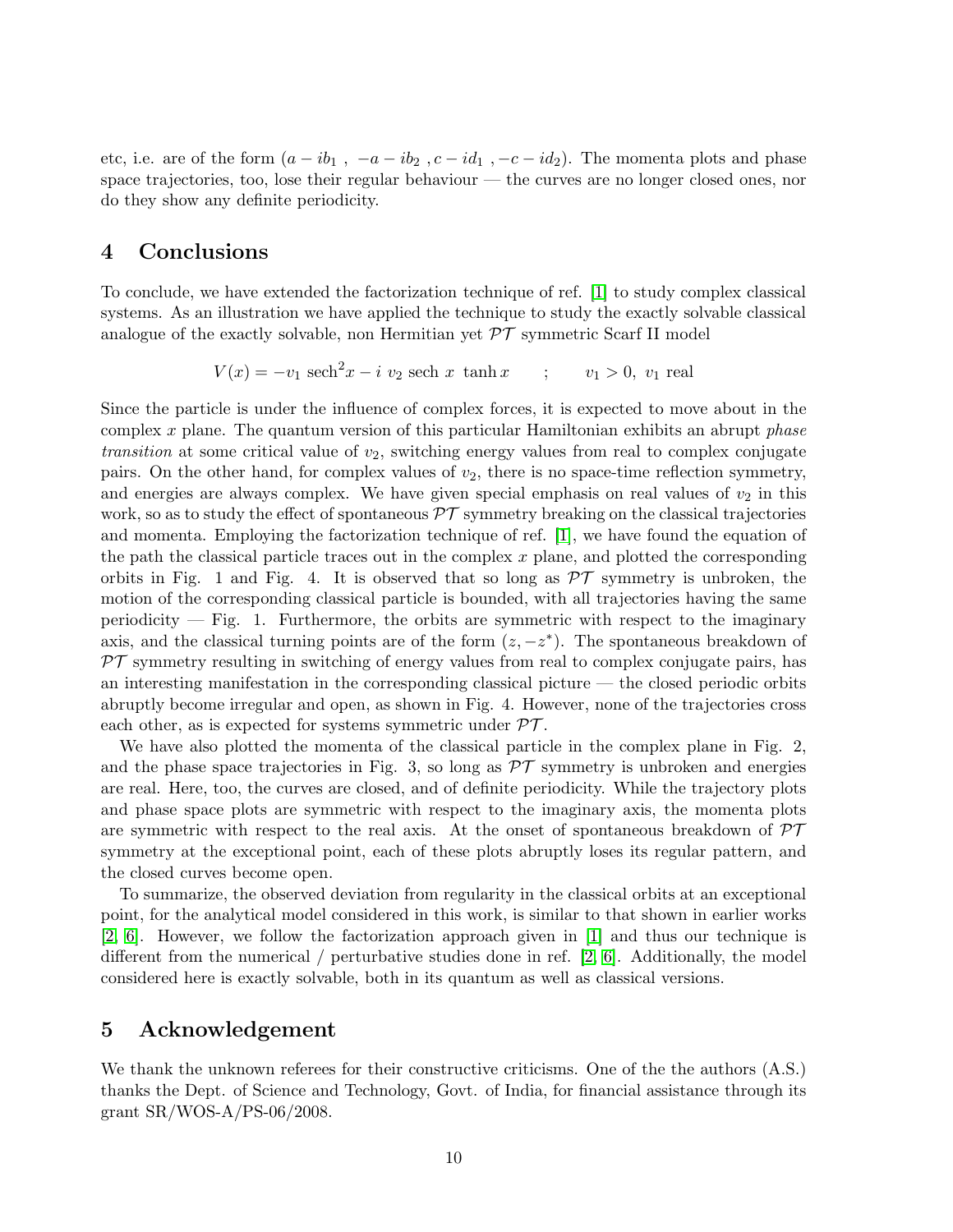

Figure 4: The classical trajectories for parameter values  $E=-1.5-.3i$  ,  $\alpha_0=2$  ,  $\delta=2i$  ,  $\gamma_0=3$